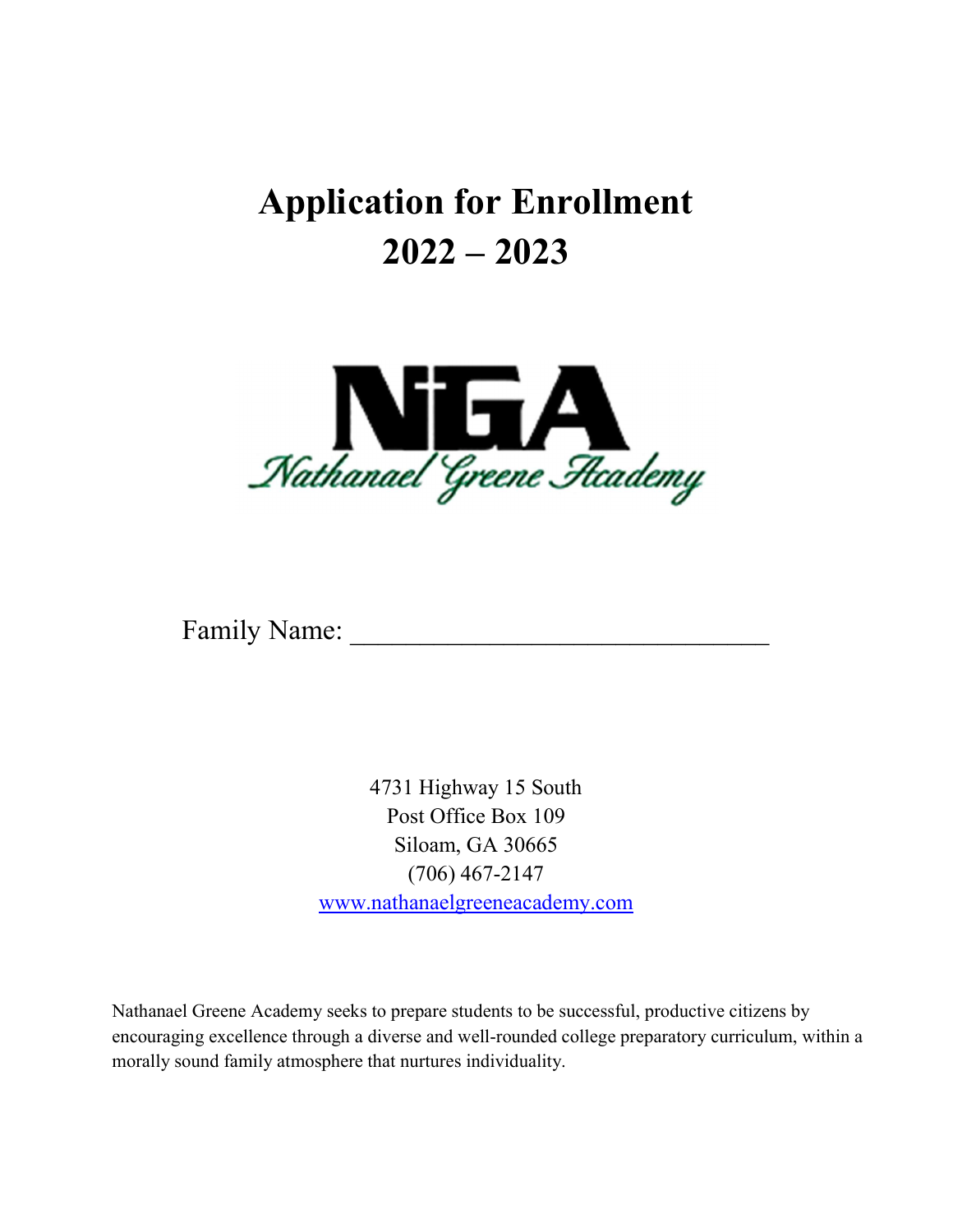| <b>Name of Custodial Parent</b>                                                                                                                                                                                               |  | Date of Birth                                       |              | <b>Social Security #</b> |  |
|-------------------------------------------------------------------------------------------------------------------------------------------------------------------------------------------------------------------------------|--|-----------------------------------------------------|--------------|--------------------------|--|
| <b>Home Address</b>                                                                                                                                                                                                           |  | <b>City</b>                                         | <b>State</b> | Zip                      |  |
| <b>Home Number</b><br><b>Cell Number</b>                                                                                                                                                                                      |  | <b>Work Number</b>                                  |              | Email                    |  |
| Alumni:                                                                                                                                                                                                                       |  | Yes No Year Graduated from Nathanael Greene Academy |              |                          |  |
|                                                                                                                                                                                                                               |  |                                                     |              |                          |  |
|                                                                                                                                                                                                                               |  | Required                                            | 2022-2023    |                          |  |
|                                                                                                                                                                                                                               |  |                                                     |              | Grade $\_\_$ DOB $\_\_/$ |  |
| Name of Student:                                                                                                                                                                                                              |  |                                                     |              | $SSN#$ Grade DOB / /     |  |
|                                                                                                                                                                                                                               |  |                                                     |              |                          |  |
|                                                                                                                                                                                                                               |  |                                                     |              |                          |  |
|                                                                                                                                                                                                                               |  |                                                     |              | $SSN#$ Grade DOB / /     |  |
|                                                                                                                                                                                                                               |  |                                                     |              |                          |  |
| (Father, Stepfather, Mother, Stepmother or Guardian)                                                                                                                                                                          |  |                                                     |              |                          |  |
|                                                                                                                                                                                                                               |  |                                                     |              |                          |  |
|                                                                                                                                                                                                                               |  |                                                     |              |                          |  |
|                                                                                                                                                                                                                               |  |                                                     |              |                          |  |
|                                                                                                                                                                                                                               |  |                                                     |              |                          |  |
| Parents: Married Divorced                                                                                                                                                                                                     |  |                                                     |              | Separated Widowed        |  |
| <b>Spouse Information</b>                                                                                                                                                                                                     |  |                                                     |              |                          |  |
|                                                                                                                                                                                                                               |  |                                                     |              |                          |  |
|                                                                                                                                                                                                                               |  |                                                     |              |                          |  |
|                                                                                                                                                                                                                               |  |                                                     |              |                          |  |
| Please list any health issues that the school should be aware of such as allergies, medication, asthma, epilepsy, eye                                                                                                         |  |                                                     |              |                          |  |
| problems, etc.                                                                                                                                                                                                                |  |                                                     |              |                          |  |
|                                                                                                                                                                                                                               |  |                                                     |              |                          |  |
| If you cannot be reached in an emergency, please list two (2) persons whom we can call.                                                                                                                                       |  |                                                     |              |                          |  |
|                                                                                                                                                                                                                               |  |                                                     |              |                          |  |
|                                                                                                                                                                                                                               |  |                                                     |              |                          |  |
|                                                                                                                                                                                                                               |  |                                                     |              |                          |  |
|                                                                                                                                                                                                                               |  |                                                     |              |                          |  |
|                                                                                                                                                                                                                               |  |                                                     |              |                          |  |
|                                                                                                                                                                                                                               |  |                                                     |              |                          |  |
|                                                                                                                                                                                                                               |  |                                                     |              |                          |  |
| Maternal Grandparents' Email: National Contract of the Second State of the Second State of the Second State of the Second State of the Second State of the Second State of the Second State of the Second State of the Second |  |                                                     |              |                          |  |
|                                                                                                                                                                                                                               |  |                                                     |              |                          |  |
|                                                                                                                                                                                                                               |  |                                                     |              |                          |  |
| Mailing Address: City: City: State: Zip: Zip: 2014.                                                                                                                                                                           |  |                                                     |              |                          |  |
|                                                                                                                                                                                                                               |  |                                                     |              |                          |  |
|                                                                                                                                                                                                                               |  |                                                     |              |                          |  |
|                                                                                                                                                                                                                               |  |                                                     |              |                          |  |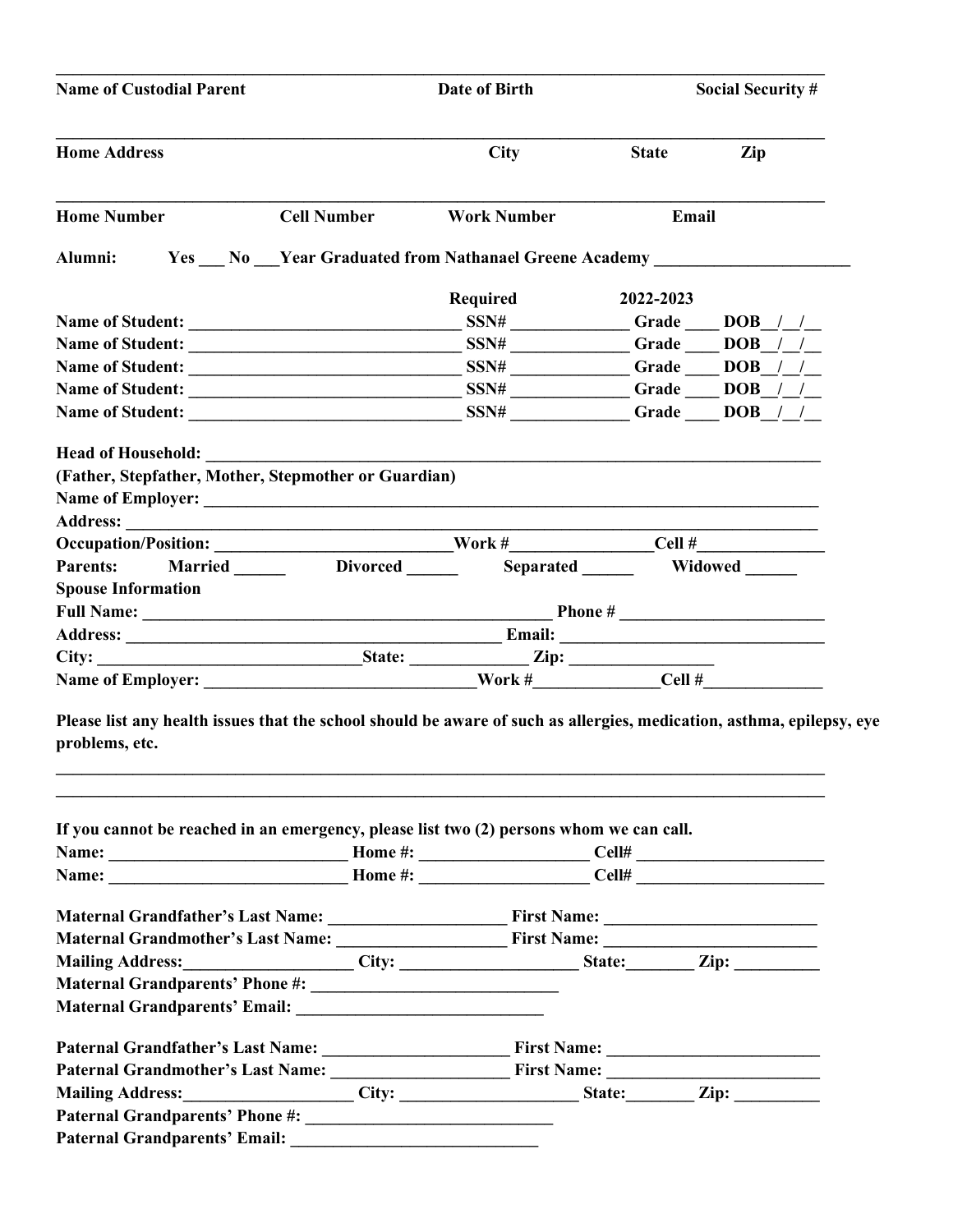## 2022 – 2023 Tuition 2022 – 2023 Tuition

| K3 - K4: 5 Days a week/half day<br>K3 - K4: 5 Days a week/all day<br>K5: 5 Days a week/all day              |                                                                 |                    | <b>Tuition</b><br>\$4,750.00<br>\$5,350.00                                                                                                                                                      | <b>#Students</b><br>the control of the control of the control of the control of the control of |                                                                                                                                                  |
|-------------------------------------------------------------------------------------------------------------|-----------------------------------------------------------------|--------------------|-------------------------------------------------------------------------------------------------------------------------------------------------------------------------------------------------|------------------------------------------------------------------------------------------------|--------------------------------------------------------------------------------------------------------------------------------------------------|
|                                                                                                             |                                                                 |                    | \$5,350.00                                                                                                                                                                                      |                                                                                                |                                                                                                                                                  |
| Grades 1-7                                                                                                  |                                                                 |                    | \$5,750.00                                                                                                                                                                                      |                                                                                                |                                                                                                                                                  |
| Grades 8-12                                                                                                 |                                                                 |                    | \$6,050.00                                                                                                                                                                                      |                                                                                                |                                                                                                                                                  |
|                                                                                                             | *Multi-Child Discount: 3rd Child - 50% Discount; 4th Child FREE |                    |                                                                                                                                                                                                 |                                                                                                |                                                                                                                                                  |
| <b>Van Riders</b>                                                                                           | One-Way \$800.00                                                |                    |                                                                                                                                                                                                 | Two-Way \$1,200.00                                                                             |                                                                                                                                                  |
|                                                                                                             | Tuition Amount:                                                 |                    | $\sim$                                                                                                                                                                                          |                                                                                                |                                                                                                                                                  |
|                                                                                                             | Total Fee Amount:                                               |                    | $\sim$                                                                                                                                                                                          |                                                                                                |                                                                                                                                                  |
|                                                                                                             | <b>Total Tuition</b>                                            |                    | $\mathbb{S}$                                                                                                                                                                                    |                                                                                                |                                                                                                                                                  |
| <b>Little Patriots</b><br><b>Cheer</b><br>Football<br><b>Basketball</b><br><b>Middle School</b><br>Football |                                                                 |                    | \$25.00 per child<br>s<br>s<br>\$25.00 per child<br>$\sim$<br>\$25.00 per child<br>\$50.00 per child<br>$\frac{\text{S}}{\text{S}}$                                                             |                                                                                                | Paid<br>$\begin{tabular}{ c c } \hline \textbf{Pad} & \textbf{1} & \textbf{1} & \textbf{1} & \textbf{1} \\ \hline \end{tabular}$<br>Paid<br>Paid |
| <b>Basketball</b><br><b>Tennis</b>                                                                          |                                                                 |                    | s<br>\$50.00 per child<br>$\frac{\sqrt{2}}{2}$<br>\$50.00 per child                                                                                                                             |                                                                                                | $\begin{tabular}{ c c } \hline \textbf{Pad} & \textbf{1} & \textbf{1} & \textbf{1} & \textbf{1} \\ \hline \end{tabular}$<br>Paid                 |
| <b>Varsity</b><br><b>Cheer</b><br>Football<br>Volleyball<br><b>Girls Basketball</b>                         |                                                                 |                    | \$50.00 per child<br>$\frac{\text{S}}{\text{S}}$<br>\$125.00 per child<br>$\mathcal{S}$<br>\$50.00 per child<br>$\frac{\text{S}}{\text{S}}$<br>\$50.00 per child<br>$\frac{\text{S}}{\text{S}}$ |                                                                                                | Paid<br>Paid<br>Paid<br>Paid                                                                                                                     |
| <b>JV/V Boys Basketball</b><br><b>Tennis</b>                                                                |                                                                 |                    | \$50.00 per child<br>$\frac{\sqrt{2}}{2}$<br>\$50.00 per child<br>\$                                                                                                                            |                                                                                                | Paid                                                                                                                                             |
| Registration Fee Per Child:<br>(Due April, 1, 2022)                                                         |                                                                 | \$200.00 per child | Total Registration Fee:                                                                                                                                                                         |                                                                                                | \$                                                                                                                                               |
| Class Dues (Grades 6-12)<br>(Due April, 1, 2022)                                                            |                                                                 | \$50.00 per child  | Total Class Dues:                                                                                                                                                                               |                                                                                                | \$                                                                                                                                               |

A late fee of \$100.00 per child will be assessed on returning students if paid after April, 1, 2022. (No Waivers)